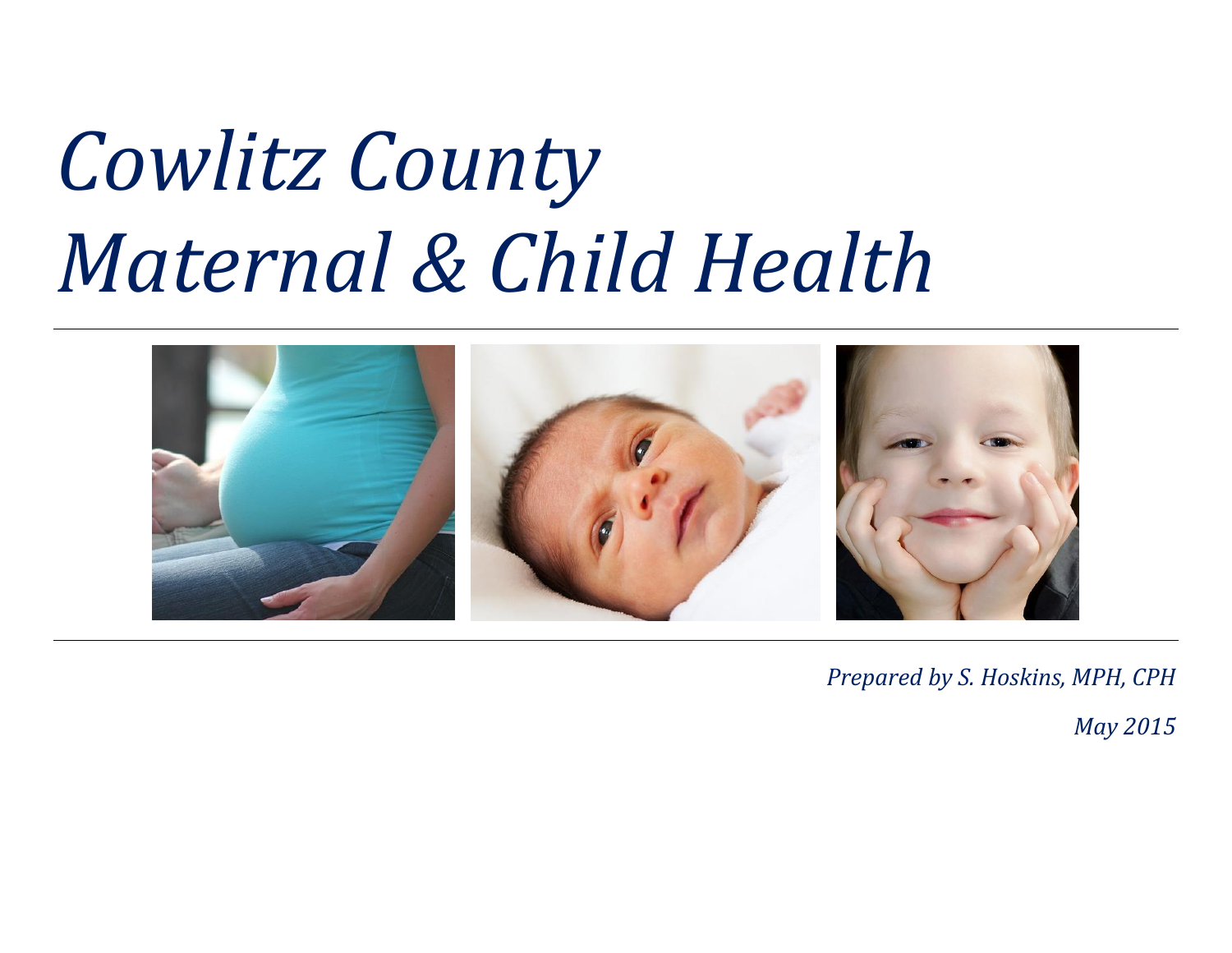This report contains select maternal & child health indicators for Cowlitz County, including characteristics of women of childbearing age, pregnancy & birth, and children. Data are provided for Cowlitz County and Washington State, as well as demographic groups when possible, including school district, race/ethnicity, age, socioeconomic status (SES), and gender.

Color coding has been used to aid in interpreting these indicators:

- ➢ **Black font** indicates that Cowlitz County is similar to the state average (i.e., there is no statistical difference between the two) or that the demographic group is similar to the Cowlitz County average.
- ➢ **Red font** identifies areas of concern, either because that Cowlitz County is faring more poorly than the state average, is getting worse over time, or the demographic group is doing more poorly than the Cowlitz County average.

Example: **26%** of Cowlitz County women smoke during pregnancy, which is higher than the state average.

➢ **Green font** identifies community strengths, either because Cowlitz County is faring better than the state average, is improving over time, or the demographic group is faring better than the Cowlitz County average.

Example: **8%** of births to Cowlitz County women with a 4-year degree are outside of marriage, which is better than the county average.

For indicators for which a statistical difference is neither better nor worse:

- ➢ **Orange** indicates that a rate is higher or increasing.
- ➢ **Blue** is used for lower or decreasing rates.

Washington State figures are not color-coded.

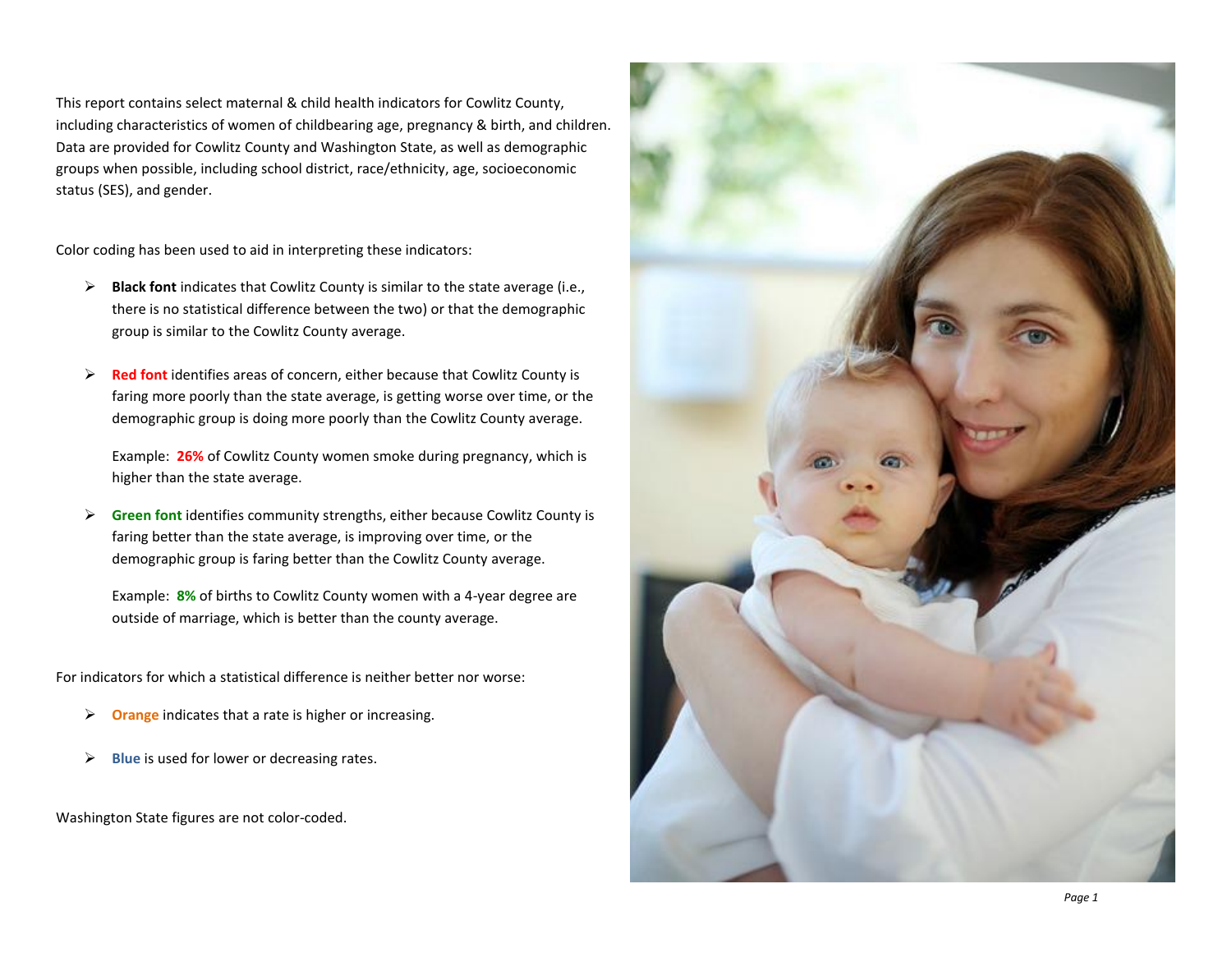#### *Demographics*

Cowlitz County is home to:

**18,000 women of childbearing age**

**5,800 children age 0-4**

**18,000 children age 5-17**

**1,177 babies were born** to Cowlitz County residents in 2013.

**Fertility in Cowlitz County has been declining since 2007**.

#### *Community strengths*

Cowlitz County's **teen pregnancy rate has decreased by two-thirds since 2006** and is **on par with the state average**.

> In Cowlitz County, **low birth weight** has **remained stable over the past 10 years** and is **on par with the state average.**

In Cowlitz County, **single parent families** are **on par with the state average**.

#### *Opportunities for improvement*

In Cowlitz County, **births to unmarried women are almost 50% higher** than the state average, and have **increased 17% since 2004**.

Cowlitz County **women who never attended college are 7 times more likely to have a baby outside of marriage** than women with a 4-year degree.

While they have been declining in Washington State, Cowlitz County's **premature birth** and **infant mortality rates haven't changed** in the past 10 years.

In Cowlitz County, **vaccine exemption rates have increased 60% since 2004**, while Washington State exemptions have been declining since 2009.

**10% fewer Cowlitz County 3rd graders meet math and reading standards** than the state average.

**Low-income students are 27% less likely to meet math and reading standards** than their higher-income counterparts in Cowlitz County.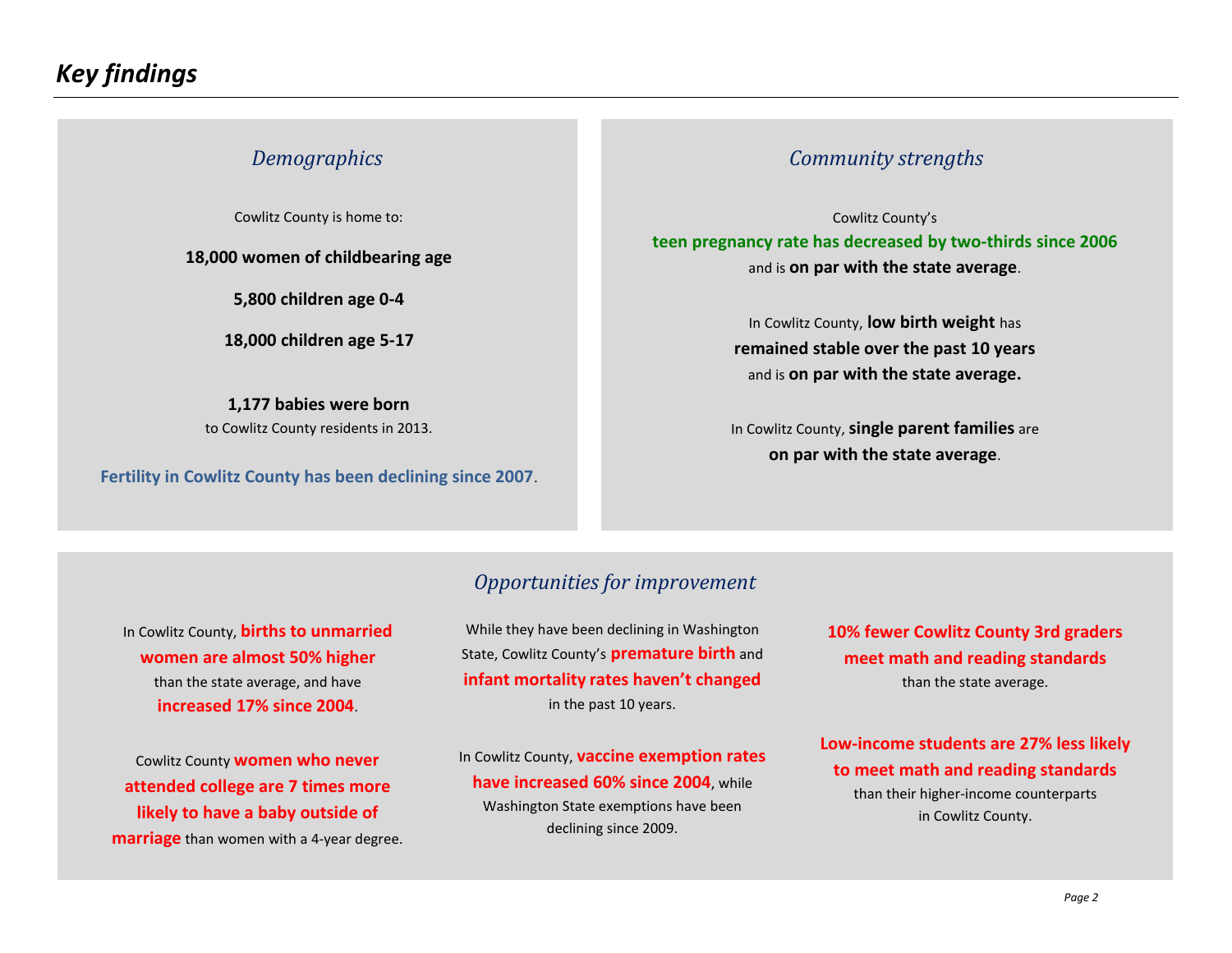#### *Poverty*

#### *Women of childbearing age*

In Cowlitz County, **1 in 5 women of childbearing age** live in poverty. This equals 3,900 women.

Women in **Longview** and those **age 18-24** are most likely to live in poverty. Almost one in three of these women live in poverty.

Women in **Castle Rock** and **those age 35-44** have the lowest rates of poverty.

#### *Children age 0-4*

In Cowlitz County, **1 in 5 children age 0-4** live in poverty. This equals 5,800 children.

#### *Free/reduced price meal participation*

**61% of Cowlitz County elementary school students** receive free or reduced price meals. This is **20% higher** than the state average.

Participation has **increased 38%** since 2005 in Cowlitz County. Washington State has also increased.

**Two-thirds of students in Longview and Kelso** participate, while **Castle Rock**, **Kalama**, **Toutle Lake**, and **Woodland** have the lowest rates.

#### *Smoking during pregnancy*

In Cowlitz County, **1 in 4** women smoke during pregnancy, which is **2 ½ times the state average**.

Smoking during pregnancy has been declining since 2008 in Washington State, while **Cowlitz County's rate hasn't changed in the past 10 years**.

**One in three Longview women** smoke during pregnancy. Rates are lowest in **Kalama** and **Woodland**.

**Hispanic** and **Asian** women have the lowest rates of any racial/ethnic group.

Cowlitz County **women who never attended college are 8 times more** 

**likely** to smoke during pregnancy than women with a 4-year degree.

**Women younger than 25 are 50% more likely to smoke** during pregnancy than older women.

#### *Prenatal care*

**77%** of Cowlitz County women receive prenatal care in their first trimester. This is similar to the state average.

First trimester prenatal care reception has been increasing in Washington State since 2007, while **Cowlitz County's rate hasn't changed in the past 10 years**.

Just **two-thirds of Hispanic women** receive prenatal care in their first trimester.

**Women who never attended college are 20% less likely** to receive prenatal care in their first trimester than women with a 4-year degree.

Just **7 in 10 women aged 15-17** receive prenatal care in their first trimester.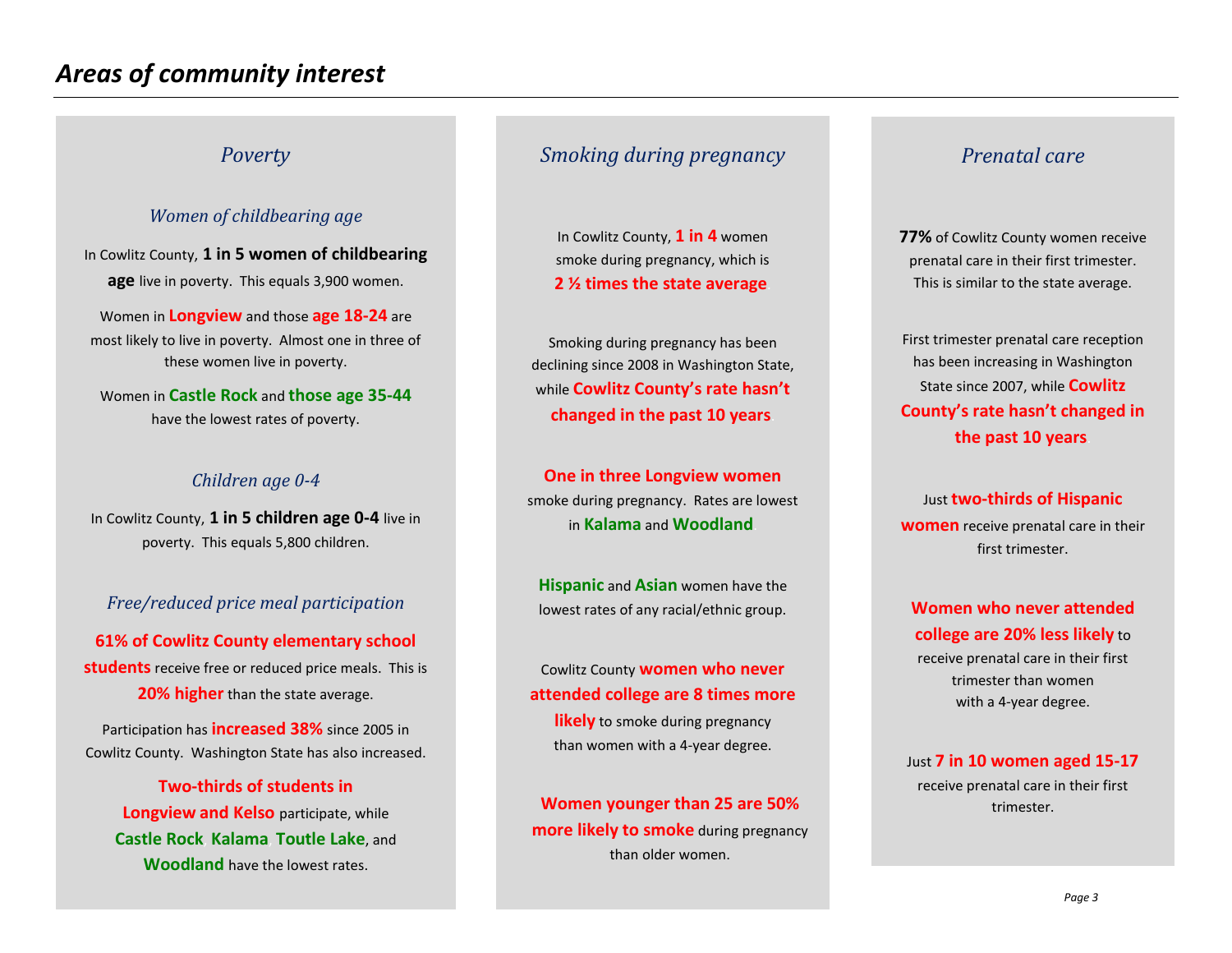### *Children*

|                                        |                                      | Children<br>aged 0-4<br>2009-2013 | Children<br>aged 5-17<br>2009-2013 | Children aged 0-4<br>in poverty<br>2013 | Free & reduced<br>price meal<br>participation<br>SYs 04/05 - 13/14 | Single parent<br>families<br>2009-2013 | Kindergarten<br>vaccine<br>exemptions<br>SYs 04-05 - 13-14 | 3rd graders meeting<br>math standards<br>SYs 09/10 - 12/13 | 3rd graders meeting<br>reading standards<br>SYs 09/10 - 12/13 |
|----------------------------------------|--------------------------------------|-----------------------------------|------------------------------------|-----------------------------------------|--------------------------------------------------------------------|----------------------------------------|------------------------------------------------------------|------------------------------------------------------------|---------------------------------------------------------------|
| Most recent Cowlitz<br>rate or percent |                                      | 6%<br>(of whole county)           | 17%<br>(of whole county)           | 21%                                     | 61%                                                                | 34%                                    | 4%                                                         | 58%                                                        | 67%                                                           |
| Most recent Cowlitz number             |                                      | 5,800                             | 18,000                             | 1,100                                   | 4,771                                                              | 3,300                                  | 58                                                         | 668                                                        | 768                                                           |
| Cowlitz trend over time                |                                      |                                   |                                    |                                         | 个                                                                  |                                        | 个                                                          |                                                            |                                                               |
| Washington State trend over time       |                                      |                                   |                                    |                                         | 个                                                                  | $\overline{a}$                         | 个 05-09<br>$\times 09 - 14$                                |                                                            |                                                               |
| Cowlitz figure vs. Washington<br>State |                                      |                                   |                                    | $\leftrightarrow$                       | 个                                                                  | $\leftrightarrow$                      | $\leftrightarrow$                                          | ↓                                                          | ↓                                                             |
| School districts                       | Castle Rock                          | 560                               | 1,800                              | $\overline{a}$                          | 54%                                                                | 25%                                    | 5%                                                         | 34%                                                        | 53%                                                           |
|                                        | Kalama                               | 490                               | 1,300                              |                                         | 42%                                                                | 27%                                    | 4%                                                         | 55%                                                        | 65%                                                           |
|                                        | Kelso                                | 2,000                             | 4,700                              |                                         | 62%                                                                | 40%                                    | 3%                                                         | 64%                                                        | 69%                                                           |
|                                        | Longview                             | 2,800                             | 7,500                              |                                         | 64%                                                                | 43%                                    | 3%                                                         | 52%                                                        | 63%                                                           |
|                                        | Toutle Lake                          | 690 (total 0-17)                  |                                    |                                         | 40%                                                                | $\overline{\phantom{a}}$               | $\bar{\phantom{a}}$                                        | 64%                                                        | 73%                                                           |
|                                        | Woodland                             | 680                               | 2,300                              |                                         | 53%                                                                | 32%                                    | 7%                                                         | 64%                                                        | 78%                                                           |
|                                        | White                                | 4,700                             | 14,000                             | $\overline{a}$                          | $\sim$                                                             | $\overline{a}$                         | $\overline{a}$                                             | $\sim$                                                     | $\omega$                                                      |
|                                        | Hispanic                             | 1,100                             | 2,600                              |                                         |                                                                    |                                        |                                                            |                                                            |                                                               |
|                                        | Asian                                | 320 (total 0-17)                  |                                    |                                         |                                                                    |                                        |                                                            |                                                            |                                                               |
| Race/ethnicity                         | Native Hawaiian/<br>Pacific Islander |                                   |                                    |                                         |                                                                    |                                        |                                                            |                                                            |                                                               |
|                                        | <b>Black</b>                         |                                   |                                    |                                         |                                                                    |                                        |                                                            |                                                            | ٠                                                             |
|                                        | Native American                      | 250 (total 0-17)                  |                                    |                                         |                                                                    |                                        | L,                                                         |                                                            | ٠                                                             |
| Gender                                 | Female                               | 3,300                             | 8,900                              |                                         |                                                                    |                                        |                                                            | 56%                                                        | 70%                                                           |
|                                        | Male                                 | 3,300                             | 9,000                              |                                         |                                                                    |                                        |                                                            | 57%                                                        | 63%                                                           |
| SES                                    | Low income                           | $\overline{a}$                    | $\sim$                             |                                         |                                                                    |                                        | $\overline{a}$                                             | 48%                                                        | 58%                                                           |
|                                        | Not low income                       |                                   |                                    |                                         |                                                                    |                                        |                                                            | 67%                                                        | 77%                                                           |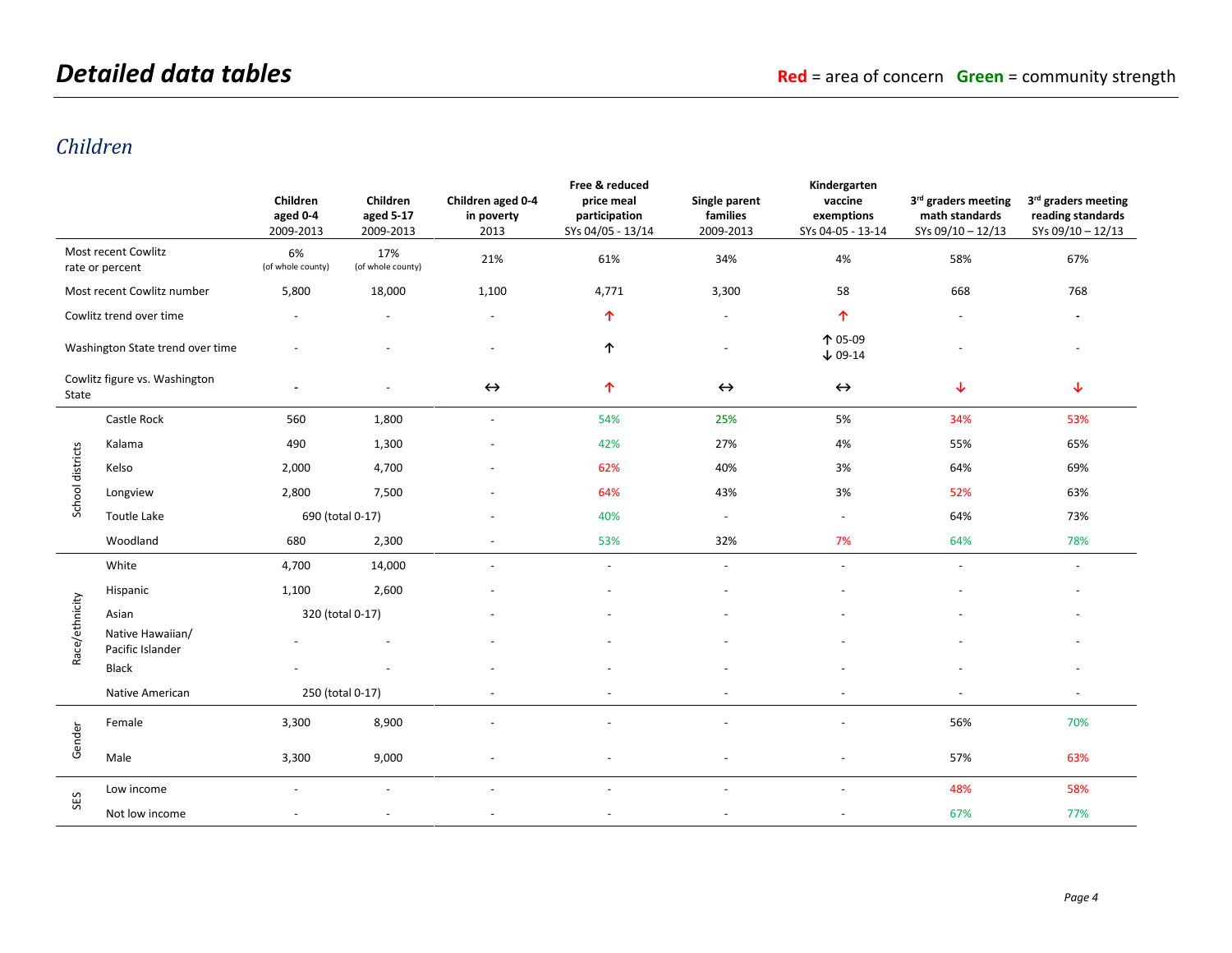## *Pregnancy & birth*

|                                        |                                      | Number of<br>births<br>2009-2013 | General<br>fertility rate<br>2004-2013    | Maternal<br>smoking<br>2004-2013          | <b>First trimester</b><br>prenatal care<br>2004-2013 | Teen<br>pregnancy<br>2004-2013                | Low birth<br>weight<br>2004-2013 | Premature<br>births<br>2004-2013          | Births to un-<br>married women<br>2004-2013 | Infant<br>mortality<br>02-04 to 11-13 |
|----------------------------------------|--------------------------------------|----------------------------------|-------------------------------------------|-------------------------------------------|------------------------------------------------------|-----------------------------------------------|----------------------------------|-------------------------------------------|---------------------------------------------|---------------------------------------|
| Most recent Cowlitz<br>rate or percent |                                      |                                  | 63 per 1,000                              | 26%                                       | 77%                                                  | 13 per 1,000                                  | 7%                               | 9%                                        | 47%                                         | 3.7 per 1,000                         |
| Most recent Cowlitz number             |                                      | 1,177                            | 1,177                                     | 302                                       | 872                                                  | 26                                            | 81                               | 103                                       | 552                                         | 13                                    |
| Cowlitz trend over time                |                                      |                                  | $\leftrightarrow$ 04-07<br>$\times$ 07-13 | $\leftrightarrow$                         | $\leftrightarrow$                                    | $\leftrightarrow$ 04-06<br>$\times$ 06-13     | $\leftrightarrow$                | $\leftrightarrow$                         | 个                                           | $\leftrightarrow$                     |
| Washington State trend over time       |                                      |                                  | 个 04-07<br>$\leftrightarrow$ 07-13        | $\leftrightarrow$ 04-08<br>$\times$ 08-13 | $\leftrightarrow$ 04-07<br>个 07-13                   | $\leftrightarrow$ 04-08<br>$\downarrow$ 08-13 | $\leftrightarrow$                | $\leftrightarrow$ 04-06<br>$\times$ 06-13 | 个 04-08<br>$\times$ 08-13                   | ↓                                     |
| Cowlitz figure vs. Washington State    |                                      | $\overline{\phantom{a}}$         | $\leftrightarrow$                         | 个                                         | $\leftrightarrow$                                    | $\leftrightarrow$                             | $\leftrightarrow$                | $\leftrightarrow$                         | 个                                           | $\leftrightarrow$                     |
|                                        | Castle Rock                          | 84                               | 55                                        | 25%                                       | 84%                                                  |                                               | 8%                               | 10%                                       | 41%                                         |                                       |
|                                        | Kalama                               | 64                               | 61                                        | 20%                                       | 79%                                                  |                                               | 8%                               | 8%                                        | 32%                                         |                                       |
| School districts                       | Kelso                                | 342                              | 62                                        | 29%                                       | 81%                                                  |                                               | 7%                               | 10%                                       | 49%                                         |                                       |
|                                        | Longview                             | 562                              | 68                                        | 30%                                       | 80%                                                  |                                               | 7%                               | 10%                                       | 49%                                         |                                       |
|                                        | Toutle Lake                          | 31                               | 54                                        | 18%                                       | 82%                                                  |                                               | 5%                               | 11%                                       | 38%                                         |                                       |
|                                        | Woodland                             | 159                              | 72                                        | 13%                                       | 76%                                                  |                                               | 5%                               | 10%                                       | 34%                                         |                                       |
|                                        | White                                | 961                              | 62                                        | 28%                                       | 83%                                                  |                                               | 7%                               | 9%                                        | 43%                                         |                                       |
|                                        | Hispanic                             | 159                              | 92                                        | 12%                                       | 67%                                                  |                                               | 8%                               | 11%                                       | 59%                                         |                                       |
| Race/ethnicity                         | Asian                                | 22                               | 64                                        | 9%                                        | 84%                                                  |                                               | 9%                               | 16%                                       | 21%                                         |                                       |
|                                        | Native Hawaiian/<br>Pacific Islander | $< 5$                            | 75                                        |                                           |                                                      |                                               |                                  |                                           |                                             |                                       |
|                                        | <b>Black</b>                         | $<$ 5                            | 42                                        |                                           |                                                      |                                               |                                  |                                           |                                             |                                       |
|                                        | Native American                      | 17                               | 56                                        |                                           | $\overline{a}$                                       |                                               | $\sim$                           | $\overline{a}$                            | $\overline{\phantom{a}}$                    |                                       |
| Gender                                 | Female                               | 598                              |                                           |                                           |                                                      |                                               |                                  |                                           |                                             |                                       |
|                                        | Male                                 | 612                              |                                           |                                           |                                                      |                                               |                                  |                                           |                                             |                                       |
| SES                                    | HS or less                           | 584                              |                                           | 36%                                       | 75%                                                  |                                               | 7%                               | 11%                                       | 60%                                         |                                       |
|                                        | Some college                         | 471                              |                                           | 21%                                       | 84%                                                  |                                               | $7%$                             | 9%                                        | 38%                                         |                                       |
|                                        | 4 year degree or more                | 135                              | $\sim$                                    | 4%                                        | 91%                                                  |                                               | 5%                               | 7%                                        | 8%                                          | $\overline{a}$                        |
| Maternal age                           | $15 - 17$                            | 30                               | 14                                        | 28%                                       | 70%                                                  | $\blacksquare$                                | 7%                               | 11%                                       | 95%                                         |                                       |
|                                        | 18-19                                | 96                               | 75                                        | 35%                                       | 75%                                                  |                                               | 6%                               | 11%                                       | 84%                                         |                                       |
|                                        | $20 - 24$                            | 393                              | 127                                       | 33%                                       | 78%                                                  |                                               | 7%                               | 9%                                        | 59%                                         |                                       |
|                                        | 25-34                                | 587                              | 100                                       | 23%                                       | 82%                                                  |                                               | $7%$                             | 10%                                       | 32%                                         |                                       |
|                                        | 35-44                                | 102                              | 16                                        | 15%                                       | 82%                                                  |                                               | 6%                               | 10%                                       | 23%                                         |                                       |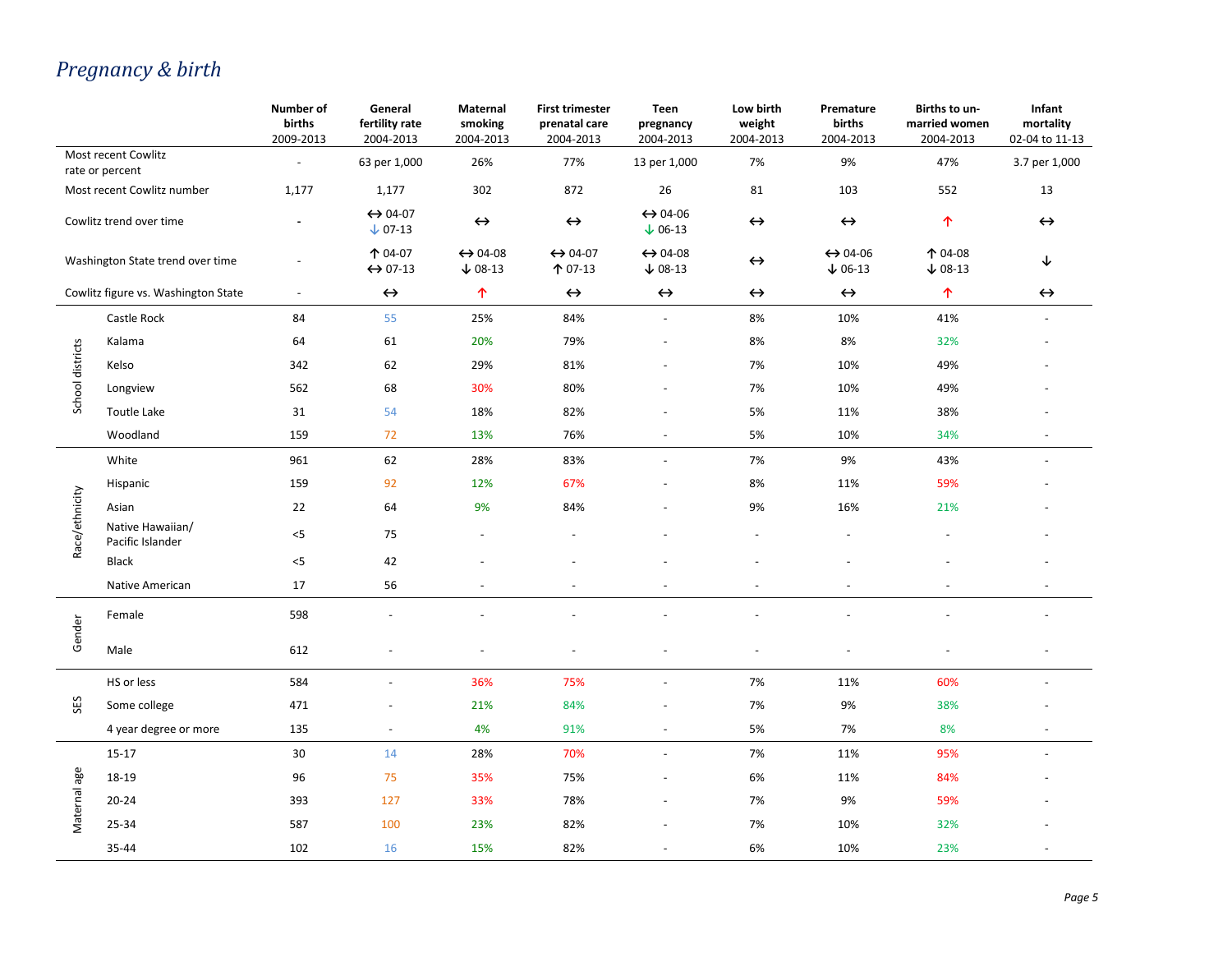#### *Women of childbearing age*

|                  |                                        | Women<br>aged 15-44<br>2009-2013 | Women aged<br>15-44 in poverty<br>2009-2013 |
|------------------|----------------------------------------|----------------------------------|---------------------------------------------|
|                  | Most recent Cowlitz<br>rate or percent | 17%<br>(of whole county)         | 22%                                         |
|                  | Most recent Cowlitz number             | 18,000                           | 3,900                                       |
|                  | Cowlitz trend over time                |                                  |                                             |
|                  | Washington State trend over time       |                                  |                                             |
|                  | Cowlitz figure vs. Washington State    |                                  | $\leftrightarrow$                           |
|                  | Castle Rock                            | 1,900                            | 11%                                         |
|                  | Kalama                                 | 1,100                            |                                             |
| School districts | Kelso                                  | 5,200                            | 24%                                         |
|                  | Longview                               | 8,000                            | 30%                                         |
|                  | <b>Toutle Lake</b>                     | 480                              |                                             |
|                  | Woodland                               | 1,800                            | 15%                                         |
|                  | White                                  | 15,000                           |                                             |
|                  | Hispanic                               | 1,700                            |                                             |
|                  | Asian                                  | 370                              |                                             |
| Race/ethnicity   | Native Hawaiian/<br>Pacific Islander   |                                  |                                             |
|                  | <b>Black</b>                           |                                  |                                             |
|                  | Native American                        | 200                              |                                             |
|                  | HS or less                             |                                  |                                             |
| SES              | Some college                           |                                  |                                             |
|                  | 4 year degree or more                  |                                  |                                             |
|                  | 15-17                                  | 2,100                            | 23%                                         |
|                  | 18-19                                  | 1,100                            | 31%                                         |
| Age              | 20-24                                  | 3,000                            | $(18-24)$                                   |
|                  | 25-34                                  | 5,600                            | 27%                                         |
|                  | 35-44                                  | 6,300                            | 16%                                         |

#### Technical notes & citations

- Countywide and statewide figures are typically based on single-year estimates, while demographic group-specific data (sub-county geography, race/ethnicity, socioeconomic status, age, and gender) are based on multiple-year averages.
- Time trend analyses were performed using JoinPoint software: Joinpoint Regression Program, Version 4.1.1.4 - February 2015; Statistical Methodology and Applications Branch, Surveillance Research Program, National Cancer Institute.
- To avoid implying precision for counts based on statistical estimates, census data are rounded to two significant figures.
- "-" indicates that data were not available for that table cell or that numbers were too small to produce a reliable figure.